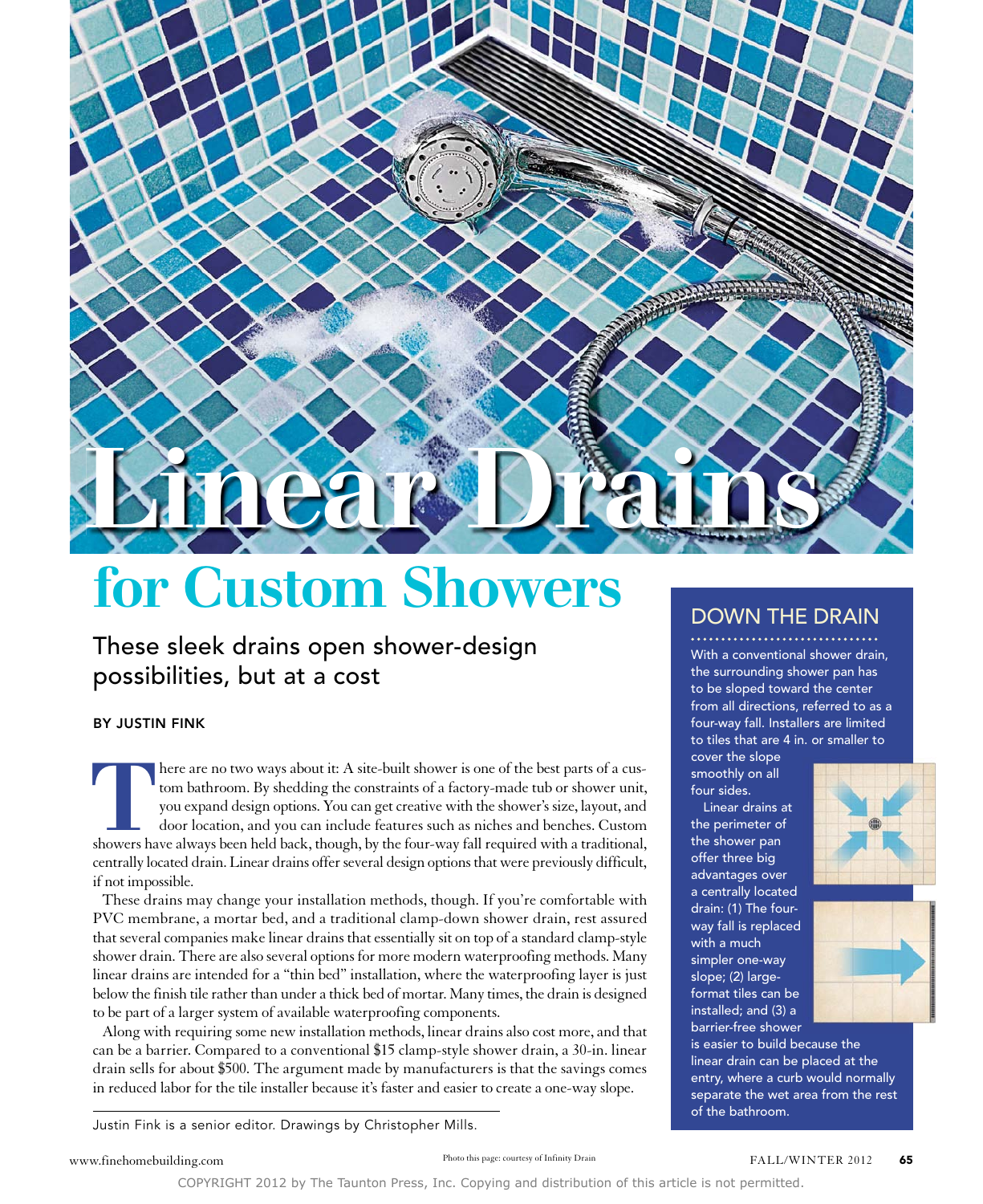## 4 INSTALLATION STYLES

Aside from fit and finish, the difference among drains is in how they install and how they integrate into the waterproofing used in the shower pan. The first step in choosing a drain is determining how the shower pan will be built.



## **EXTENSION STYLE ▶** 1

 There is some variation in the installation process, but all the linear drains in this category are essentially an extension of the common clamp-down shower drain. Depending on the brand, the connection is made either with a threaded tailpiece attached to the linear-drain body or a rubber adapter that bridges the gap between the clamp-down drain and the linear-drain body's rigid tailpiece.

The appeal of this oldschool-style installation is the reduced learning curve for tilesetters used to working with traditional mortar beds and PVC membranes. The waterproofing materials are less expensive, but don't forget that the mortar bed under the PVC membrane still needs to be pitched evenly from all directions toward the drain just as in a traditional shower. Also, these drains often require a thicker mortar bed compared to the other drain-body and connection options.

AVAILABLE FROM California Faucets, Jaclo, Infinity Drain, Shower Grate Shop



*Size it on site. Sometimes plans change or the plumber puts the drainpipe in the wrong spot, so it's nice to have the option of a linear drain that you can size and reconfigure on site. Infinity Drain makes site-sizable kits that allow you to cut the drain body to the required length and locate the drain outlet anywhere along its length. The pieces then are either solvent-welded together (for a PVC drain body) or joined and sealed with Sikaflex sealant (for a stainless-steel drain body).*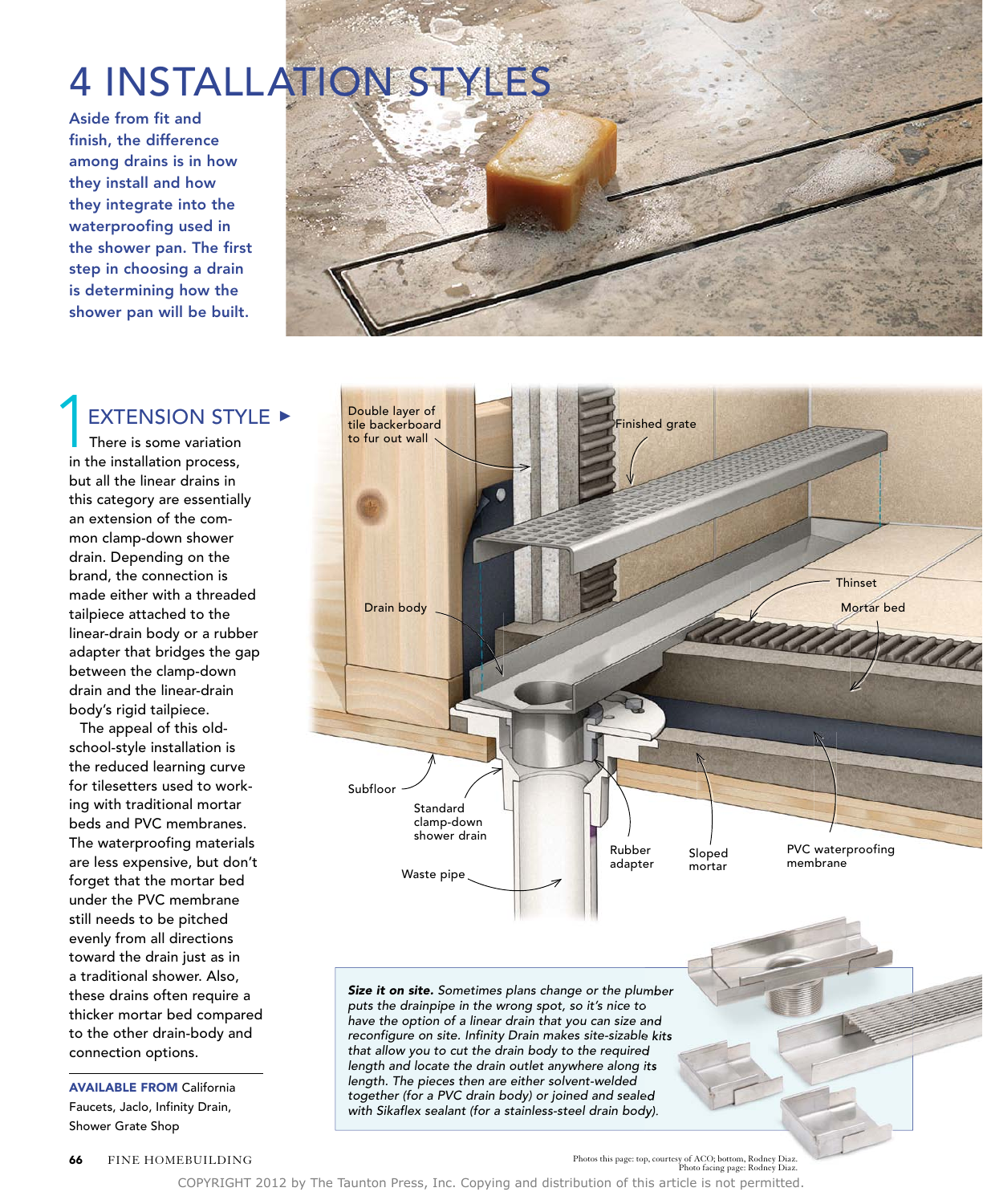

*Fit and finish. Grate designs and finishes vary by manufacturer, from simple stamped plates to heavy-gauge wedge wire. Many also offer a "tile-in" version (left) that allows you to tile the top of the linear-drain grate so that it matches the rest of the shower floor. This often is the least expensive lineardrain option.*

## CLAMP RING ▼ This style of drain is a marriage of techniques both CLAMP RING **v**<br>This style of drain is a marriage of techniques lold and new. Setting the PVC or ABS drain body is a cinch: Attach it to the subfloor with screws, tying into the plumbing with a traditional solvent-weld connection. The mortar bed or factory-made pan slopes toward the drain, and the waterproofing membrane is laid on top, overlapping the drain body. With the membrane in place, a ring is clamped down with screws, creating a mechanical seal between the shower pan and the drain body just as with

AVAILABLE FROM The Noble Company

an old-school clamp-down shower drain.





*Preclog cleanout. Every linear drain has a decorative grate that can be removed to allow the drain body to be cleaned or unclogged. The Noble Company's Free-Style drains up the ante with a pair of strainers that help to catch debris before it hits the outlet pipe and leads to a clog worthy of a plumbing snake.*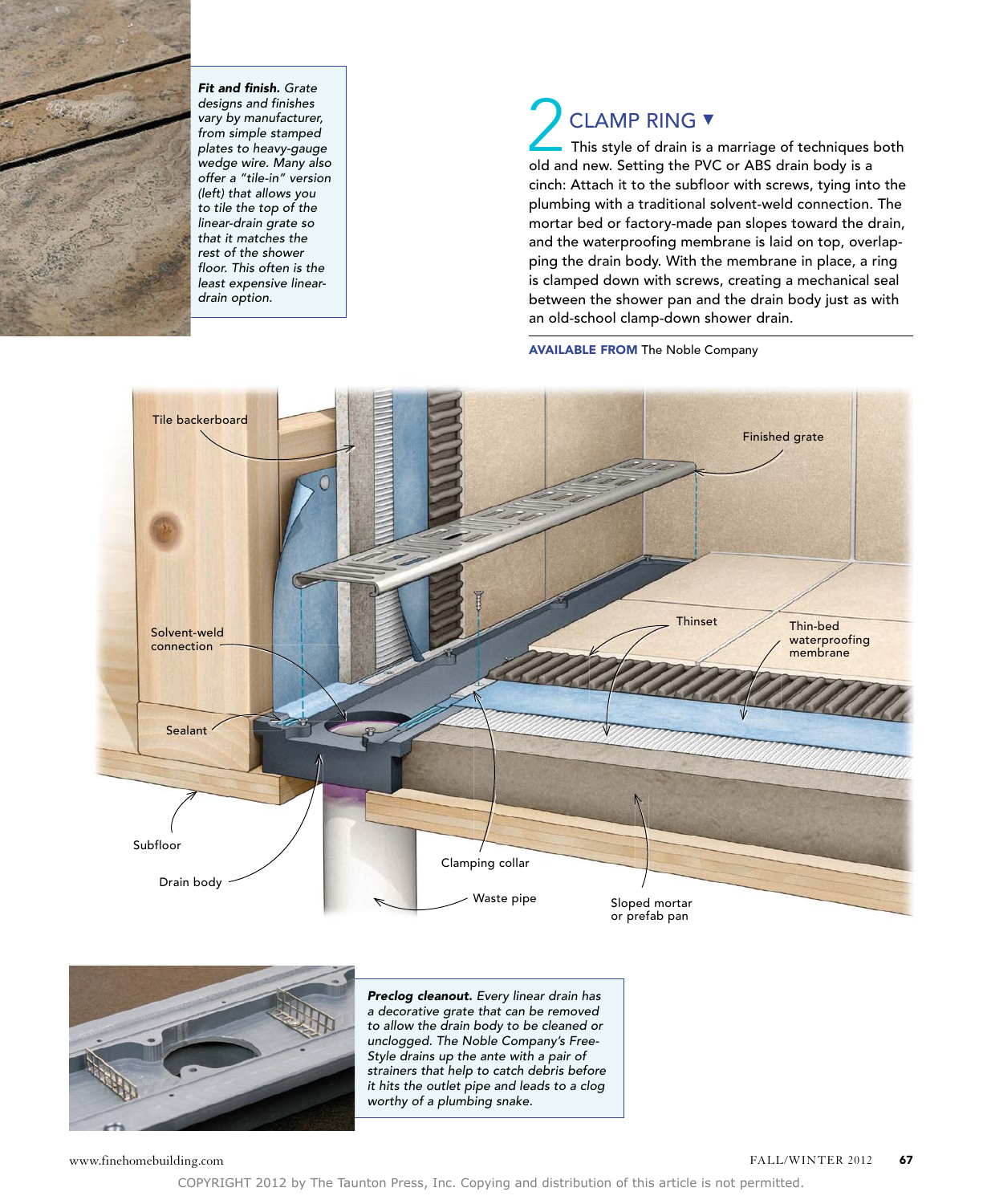This drain is designed **3** BONDED FLAM<br>This drain is designed<br>as part of a foolproof startto-finish kit that takes you from a blank slate to a shower pan that's waterproof and ready for tile. These systems typically include a trimto-fit factory-sloped pan, a fleece-backed thin-bed waterproofing membrane (such as Schlüter's Kerdi), and a compatible drain with a skirt of membrane factorysealed to the top edges of the drain body. Waterproofing these assemblies is as simple as adhering the flange on the drain to the membrane on the pan. **BONDED FLANGE ▶** 

The downside to these systems is that they are more expensive than an old-fashioned mud job. The upside is that they open the door to nonpros who want to feel confident that the finished pan won't leak. Even though many manufacturers don't spend a lot of time promoting it, their bondedflange drains can be integrated into more traditional (and less expensive) mortarbed installations, too.

AVAILABLE FROM ACO, QuickDrain USA, Schlüter



*Alternate exit. Jaclo and QuickDrain USA both offer linear drains with a sideoutlet waste that allows for above-floor rough-ins or that can be used as an ace up the sleeve in remodeling situations.* 

FINE HOMEBUILDING Photo this page: Rodney Diaz. Photo facing Photo this page: Rodney Diaz. Photo facing page: courtesy of Shower Grate Shop.